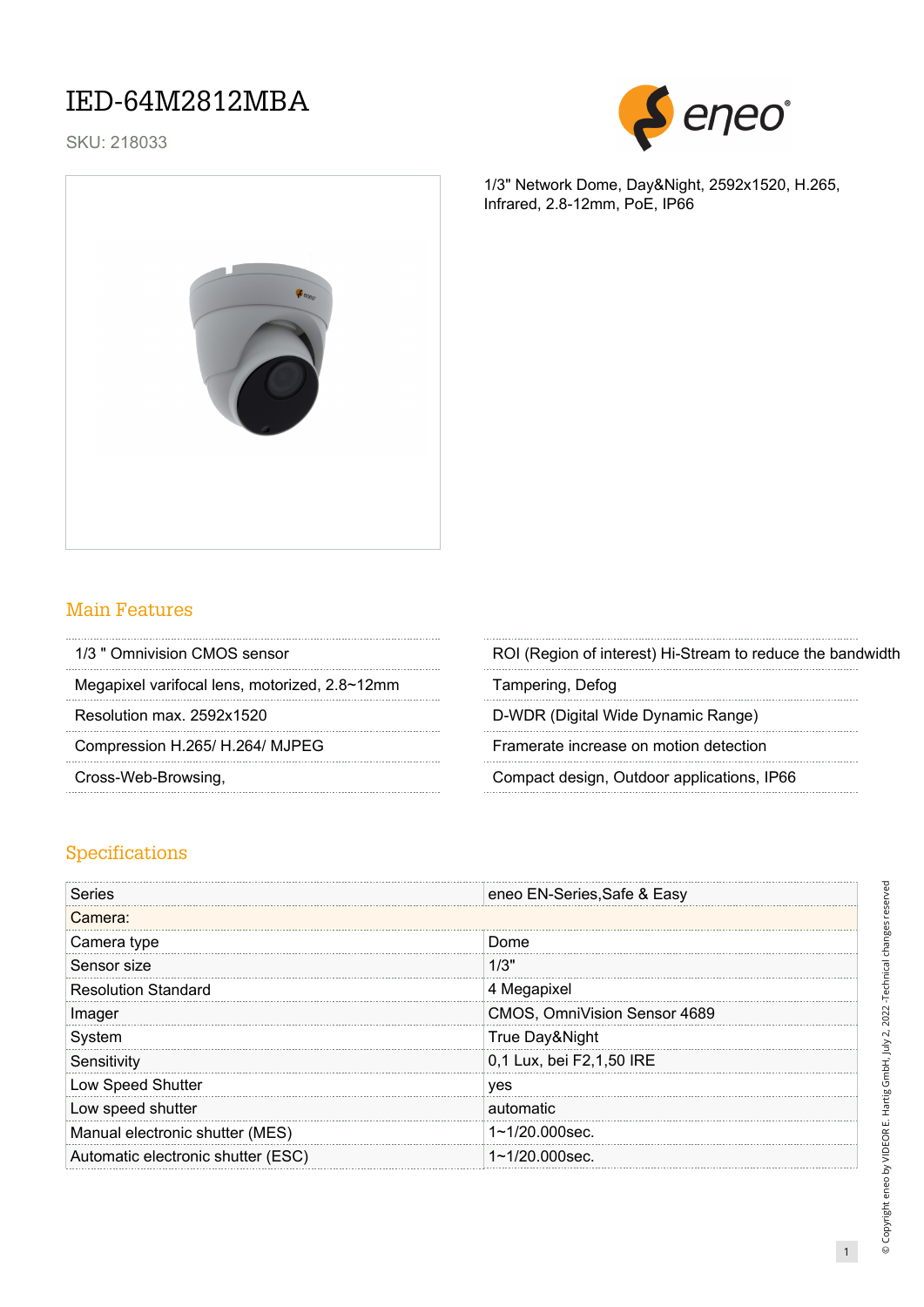Continuation of the specifications

| Wide Dynamic Range (WDR)      | D-WDR                                                                                                                                                                                                    |  |  |  |
|-------------------------------|----------------------------------------------------------------------------------------------------------------------------------------------------------------------------------------------------------|--|--|--|
| <b>Backlight Compensation</b> | <b>BLC</b>                                                                                                                                                                                               |  |  |  |
| Day&Night switch              | <b>ICR</b>                                                                                                                                                                                               |  |  |  |
| Day&Night mode                | day, night, auto                                                                                                                                                                                         |  |  |  |
| White balance                 | automatic, manual                                                                                                                                                                                        |  |  |  |
| Signal-to-noise ratio         | 50dB                                                                                                                                                                                                     |  |  |  |
| Video:                        |                                                                                                                                                                                                          |  |  |  |
| Resolution                    | 2 Megapixel Modus @ 30fps,4 Megapixel Mode<br>@20fps,2592x1520 (16:9),1920x1080<br>(16:9), 1280x1024 (5:4), 1280x720 (16:9), 1024x768<br>(4:3),704x576 (4:3),704x480 (4:3),640x480<br>(4:3),320x240(4:3) |  |  |  |
| Image resolution max.         | 2592x1520                                                                                                                                                                                                |  |  |  |
| Image display                 | VerticalView 90°/270°,4:3,16:9,5:4                                                                                                                                                                       |  |  |  |
| Stream types                  | 1x H.265, 1x H.264, 1x MJPEG multiple                                                                                                                                                                    |  |  |  |
| Image Transmission Rate       | 30 fps                                                                                                                                                                                                   |  |  |  |
| Video compression             | H.264, H.265, H.264+ (Smart Stream), H.265+ (Smart<br>Stream), M-JPEG                                                                                                                                    |  |  |  |
| Lens:                         |                                                                                                                                                                                                          |  |  |  |
| Lens Type                     | Varifocal (motorized)                                                                                                                                                                                    |  |  |  |
| Zoom Factor                   | 4x                                                                                                                                                                                                       |  |  |  |
| Focal Length                  | $2,8 - 12$ mm                                                                                                                                                                                            |  |  |  |
| MOD (Mininum Object Distance) | $0,3$ m                                                                                                                                                                                                  |  |  |  |
| Iris Control                  | DC                                                                                                                                                                                                       |  |  |  |
| Vertical Angle of View        | $52 - 20^{\circ}$                                                                                                                                                                                        |  |  |  |
| Horizontal Angle of View      | $94 - 34^{\circ}$                                                                                                                                                                                        |  |  |  |
| DORI:                         |                                                                                                                                                                                                          |  |  |  |
| Detect (25px/m)               | 64 - 155 m                                                                                                                                                                                               |  |  |  |
| Observe (62 px/m)             | 25 - 65 m                                                                                                                                                                                                |  |  |  |
| Recognize (125 px/m)          | $12 - 33$ m                                                                                                                                                                                              |  |  |  |
| Identify (250 px/m)           | $5 - 15m$                                                                                                                                                                                                |  |  |  |
| <b>Functions:</b>             |                                                                                                                                                                                                          |  |  |  |
| Multicast compliant           | yes                                                                                                                                                                                                      |  |  |  |
| <b>Motion Detector</b>        | yes                                                                                                                                                                                                      |  |  |  |
| Analysis functions            | motion analysis, intrusion, tampering protection, Defog                                                                                                                                                  |  |  |  |
| Alarm processing              | E-Mail,FTP,Boost,HTTP,TCP,UDP,HTTPS,XML                                                                                                                                                                  |  |  |  |
| Audio support                 | no                                                                                                                                                                                                       |  |  |  |
| Password protection           | administrator & users                                                                                                                                                                                    |  |  |  |
| e-PTZ support                 | yes                                                                                                                                                                                                      |  |  |  |
| Internal storage              | no                                                                                                                                                                                                       |  |  |  |
| Menu languages                | English, German, French, Russian, Chinese, Korean, Ja<br>panese                                                                                                                                          |  |  |  |
| Privacy zone masking          | Areas-ON/OFF switchable                                                                                                                                                                                  |  |  |  |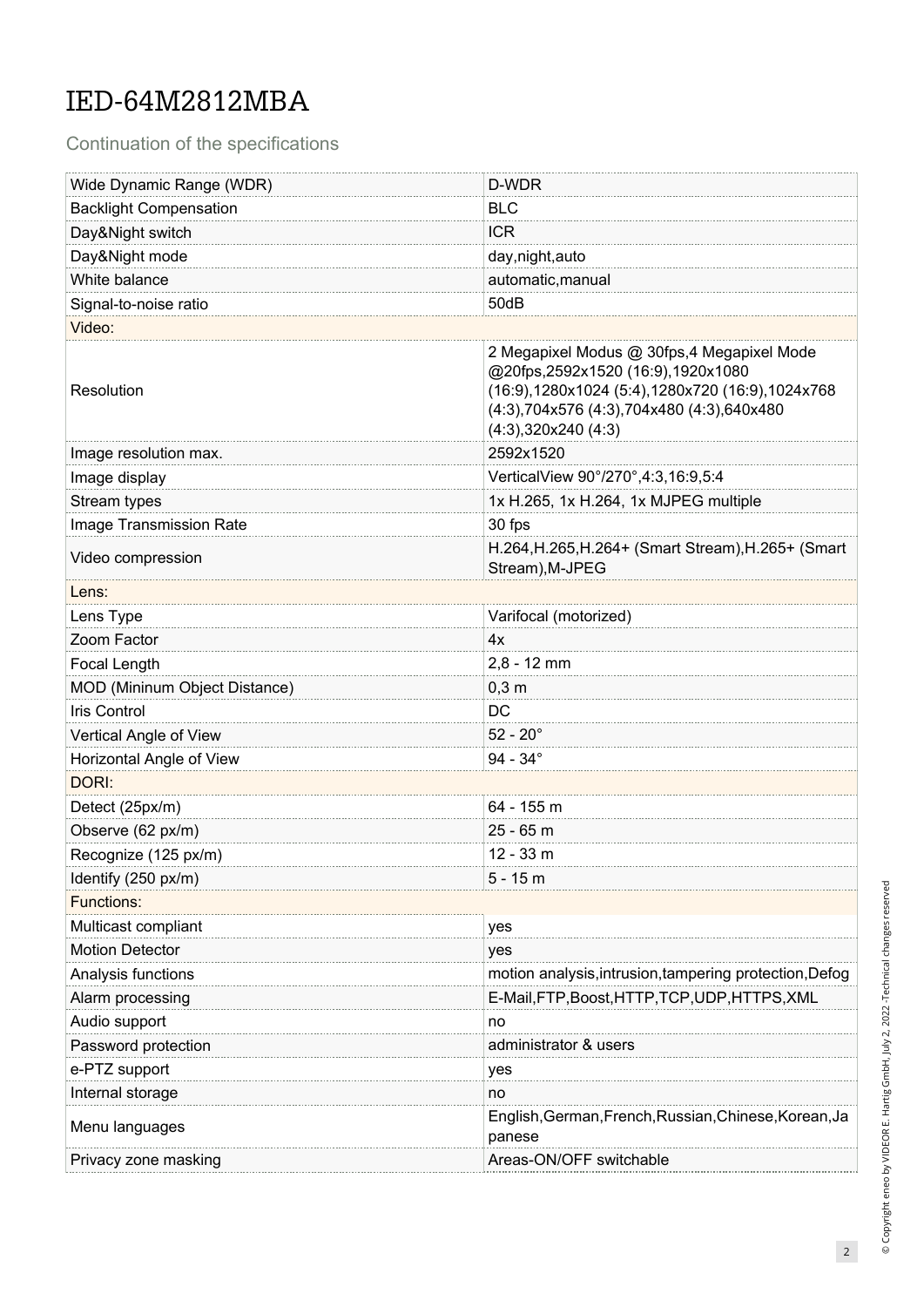Continuation of the specifications

| Remote configuration           | web browser                                                                                                                                                  |  |  |
|--------------------------------|--------------------------------------------------------------------------------------------------------------------------------------------------------------|--|--|
| Web browser                    | MS internet Explorer: ActiveX ex 9.0, Safari: MJPEG<br>setup limited, Mozilla: MJPEG setup limited, Google:<br>MJPEG setup limted, Edge: MJPEG setup limited |  |  |
| User interface                 | Type B (white / blue)                                                                                                                                        |  |  |
| Mirror function                | H-flip, mirror                                                                                                                                               |  |  |
| <b>Digital Noise Reduction</b> | yes                                                                                                                                                          |  |  |
| Network:                       |                                                                                                                                                              |  |  |
| Network protocols              | TCP/IP, UDP, IPv4, IPv6, HTTP, HTTPS, FTP, UPnP, RT<br>P,RTSP,RTCP,DHCP,ARP,Zeroconf,Bonjour,QoS,O<br>penVPN                                                 |  |  |
| Interfaces / Inputs/ Outputs:  |                                                                                                                                                              |  |  |
| Video outputs                  | no                                                                                                                                                           |  |  |
| <b>External connectors</b>     | RJ-45,12VDC input (DC plug), connection cable<br>approx.40cm                                                                                                 |  |  |
| <b>Ethernet interface</b>      | 10Base-T,100Base-TX                                                                                                                                          |  |  |
| Alarm inputs                   | no                                                                                                                                                           |  |  |
| Alarm outputs                  | no                                                                                                                                                           |  |  |
| Serial interfaces              | <b>Ethernet</b>                                                                                                                                              |  |  |
| General:                       |                                                                                                                                                              |  |  |
| Dimensions (HxWxD)             | 151,4x112,7mm                                                                                                                                                |  |  |
| Weight                         | 900g                                                                                                                                                         |  |  |
| Ilumination                    | infrared                                                                                                                                                     |  |  |
| Illumination                   | 40x IR-LEDs 850nm, 60°                                                                                                                                       |  |  |
| Illumination range             | approx. 30m                                                                                                                                                  |  |  |
| Color (housing)                | white                                                                                                                                                        |  |  |
| Housing                        | outdoor                                                                                                                                                      |  |  |
| Hosuing material               | aluminium                                                                                                                                                    |  |  |
| Heater                         | no                                                                                                                                                           |  |  |
| Power consumption              | 6.5W                                                                                                                                                         |  |  |
| <b>Blower</b>                  | no                                                                                                                                                           |  |  |
| Mounting                       | wall mount, ceiling mount                                                                                                                                    |  |  |
| <b>ONVIF</b>                   | ONVIF Profile S, ONVIF Profile T                                                                                                                             |  |  |
| Power over Ethernet            | <b>IEEE 802.3af</b>                                                                                                                                          |  |  |
| Protection rating              | IP <sub>66</sub>                                                                                                                                             |  |  |
| <b>SDK</b>                     | upon request                                                                                                                                                 |  |  |
| Supply voltage                 | PoE, 12VDC                                                                                                                                                   |  |  |
| Operating temperature          | $-20^{\circ}$ C ~ +50 $^{\circ}$ C                                                                                                                           |  |  |
| Text display                   | supplied                                                                                                                                                     |  |  |
| Vandal proof                   | no                                                                                                                                                           |  |  |
| Parts supplied:                |                                                                                                                                                              |  |  |
| Parts supplied                 | manual, bag of screws                                                                                                                                        |  |  |